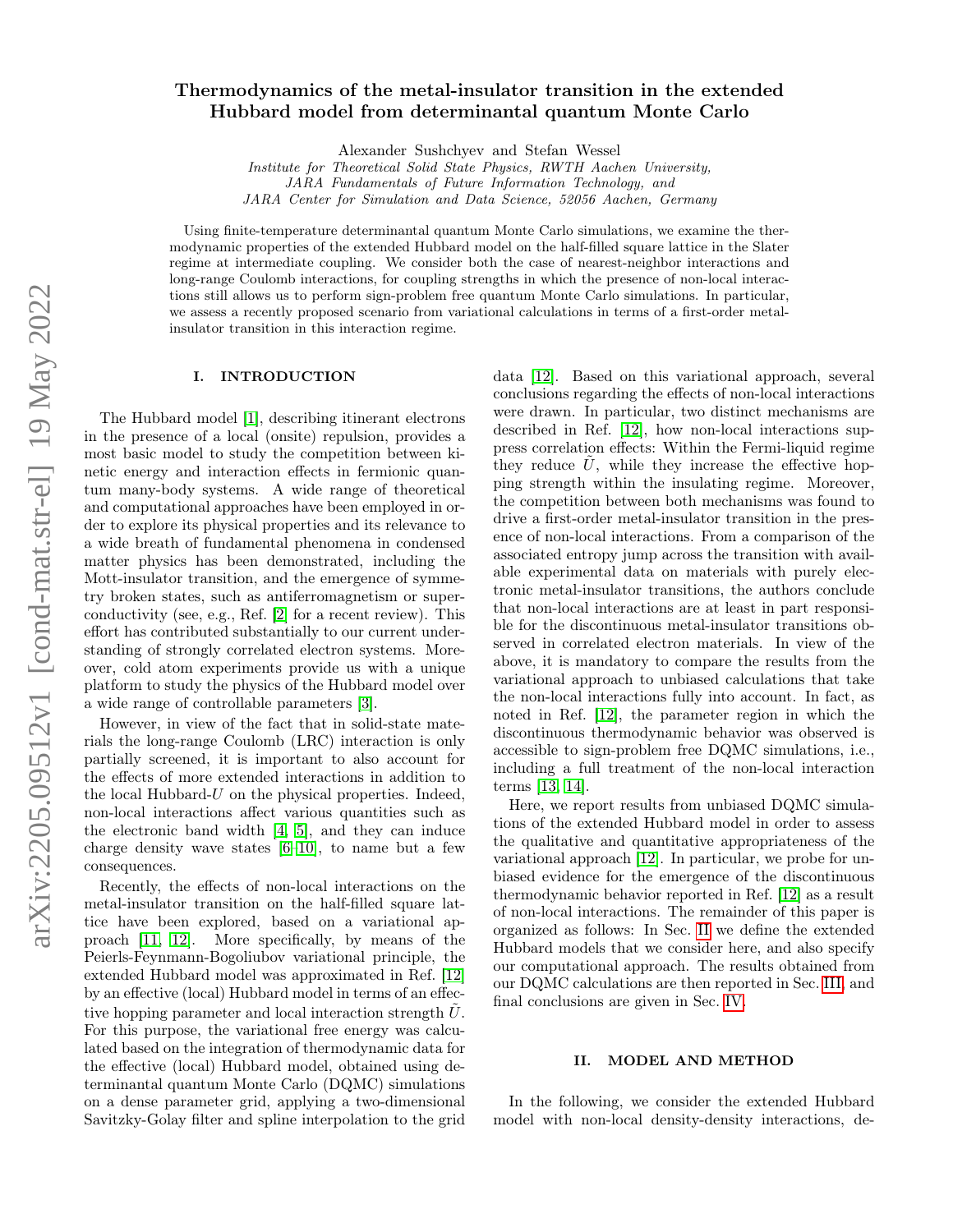scribed by the Hamiltonian

$$
H = -t \sum_{\langle i,j \rangle,\sigma} (c_{i\sigma}^{\dagger} c_{j\sigma} + \text{h.c.}) + U \sum_{i} n_{i\uparrow} n_{j\downarrow} + \frac{1}{2} \sum_{i \neq j} V_{ij} n_{i} n_{j}, \tag{1}
$$

on the square lattice. Here,  $c_{i\sigma}^{\dagger}$  ( $c_{i\sigma}$ ) denotes the creation (annihilation) operator for electrons on site  $i$  with spin projection  $\sigma$ ,  $n_{i\sigma} = c_{i\sigma}^{\dagger} c_{i\sigma}$  the local spin-resolved occupation operators, and  $n_i = n_{i\uparrow} + n_{i\downarrow}$  the total local occupation. Furthermore, t denotes the nearest-neighbor hopping amplitude, U the local (Hubbard) repulsion, and  $V_{ij}$  the non-local interaction between electrons on site i and  $j$ . In the following, we will focus on two different cases: (i) the so-called U-V model with nearest neighbor interactions of strength  $V$ , and (ii) LRC interactions with  $V_{ij} = V_C/d_{ij}$ , where  $d_{ij}$  denotes the distance between sites i and j (the lattice constant  $a = 1$ ). In all our investigations, we consider the case of half-filling.

In order to examine the thermodynamic properties of the above model, we use DQMC simulations [\[15\]](#page-6-11), performed using the ALF code [\[16\]](#page-6-12). This allows us to simulate the above model sign-problem free using appropriate Hubbard-Stratanovich decoupling schemes [\[13,](#page-6-9) [14\]](#page-6-10) for both the onsite and non-local interactions within the regimes (i)  $V < U/4$  for the U-V model, and (ii)  $V_C \lesssim 0.62U$ , such that  $U\delta_{ij} + V_{ij}$  is a positive-definite matrix, for the LRC-Hubbard model case. Note that an earlier DQMC work on the U-V extended Hubbard model used a decoupling scheme that leads to a sign-problem for any finite  $V > 0$  [\[7\]](#page-6-13) (this fact is not mentioned explicitly in that reference). For the DQMC simulations, we consider finite square lattices with  $N = L \times L$  lattice sites with periodic boundary conditions in both lattice directions and the standard minimum image convention for the case of LRC interactions. We denote the (inverse) temperature by  $T (\beta = 1/T)$  in the following  $(k_B = 1)$ .

In our analysis, we mainly concentrate on DQMC results for the double occupancy,

$$
D = \frac{1}{N} \sum_{i=1}^{N} \langle n_{i\uparrow} n_{i\downarrow} \rangle, \tag{2}
$$

for which we perform a spatial averaging in order to enhance the statistical accuracy. We also draw attention to a recent proposal on how to improve the DQMC sampling procedure in order to further reduce statistical fluctuations on such local quantities [\[17\]](#page-6-14). For the DQMC simulations a Trotter-decomposition of H is used with a small imaginary-time step  $\Delta \tau$ . For the reported DQMC results for D, we preformed a  $\Delta \tau \rightarrow 0$  extrapolation, as detailed in App. [A,](#page-5-0) and the data shown below has always been obtained from this analysis. Furthermore, we report results for the entropy  $S$  (per site), which we obtain from the DQMC values of the internal energy  $E$  (per site) at  $\Delta \tau = 0.1/t$  via thermodynamic integration,

$$
S(\beta) = \beta E(\beta) + \ln(4) - \int_0^\beta E(\beta') d\beta'.
$$
 (3)



<span id="page-1-1"></span>FIG. 1. Temperature dependence of the double occupancy D for the Hubbard model at  $U/t = 1.9$ . The inset focuses on the low-temperature regime containing the local maximum.

The integral is evaluated numerically using the trapezoidal rule on a dense  $\beta$ -mesh.

# <span id="page-1-0"></span>III. RESULTS

In this section, we report results from DQMC simulations and compare them with previously reported findings. Before we consider the case of non-local interactions, we first present DQMC results for the Hubbard model (i.e.,  $V = V_C = 0$ ).

#### A. The Hubbard model

While highly accurate and detailed DQMC results of various thermodynamic quantities for the Hubbard model has been reported in Ref. [\[18\]](#page-6-15), these do not include the thermal behavior of both  $D$  and  $S$ , which we report below. In order to allow for a direct comparison to the numerical results reported from the variational approach in Ref. [\[12\]](#page-6-8), we focus in the following on the specific parameter ratio  $U/t = 1.9$ , which locates the electronic system within the Slater regime. A character-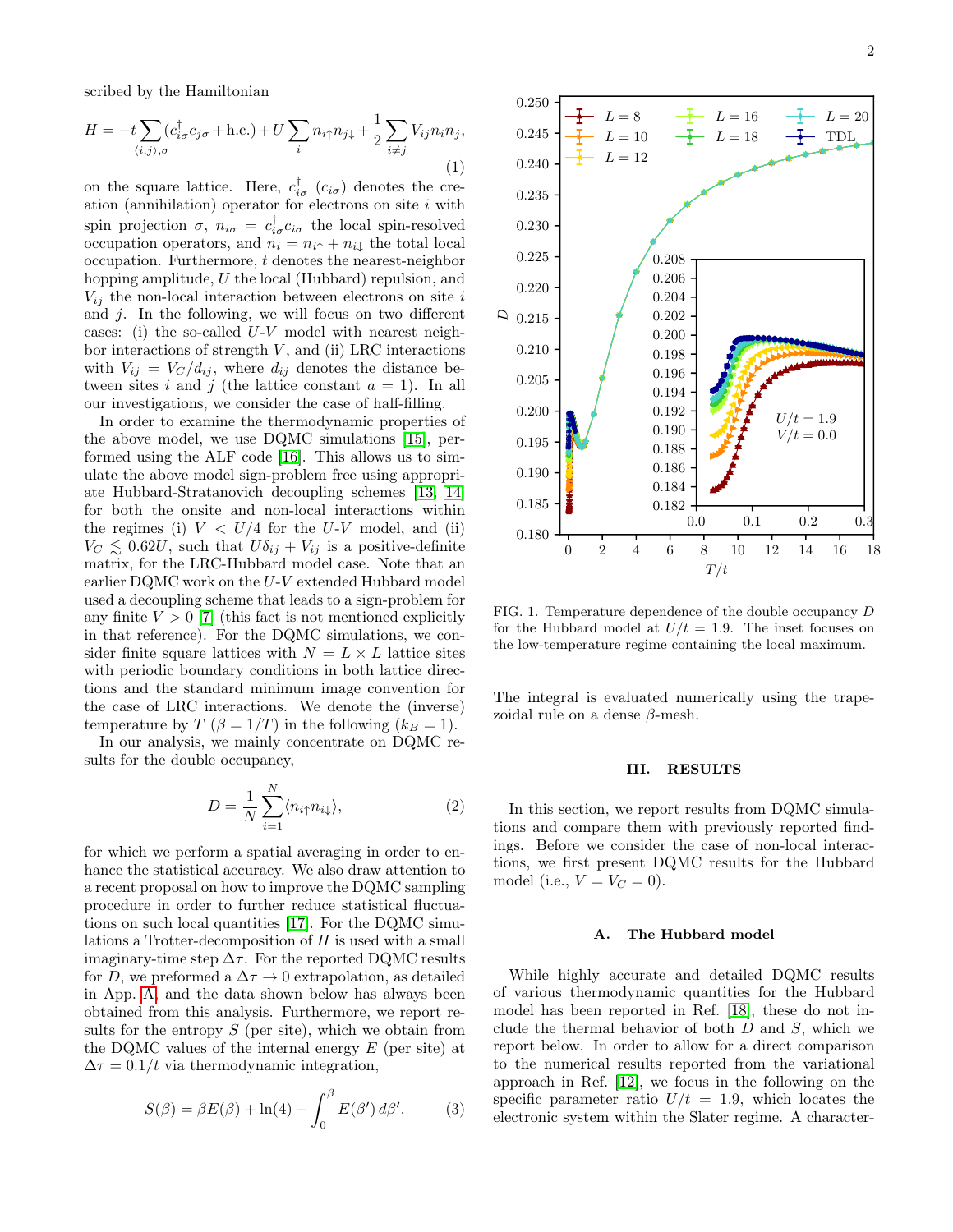

<span id="page-2-0"></span>FIG. 2. Temperature dependence of the entropy S for the Hubbard model at  $U/t = 1.9$ . The inset focuses on the lowtemperature regime.

istic feature of  $D$  in this regime is the appearance of a maximum at low temperatures. In Fig. [1,](#page-1-1) we show the DQMC results for D as a function of temperature as obtained for various system sizes  $L$ . Also included is the result from an extrapolation to the thermodynamic limit (TDL), performed as detailed in App. [B.](#page-5-1)

A prominent feature in the Slater regime is the nonmonotonous behavior of  $D$  in Fig. [1,](#page-1-1) displaying both a local minimum and maximum. We quickly review, how this behavior comes about. A minimum in D is observed also in cases where the long-range antiferromagnetic order in the ground state is quenched (e.g., by geometric frustration [\[19\]](#page-6-16) or within the non-magnetic dynamical-meanfield-theory approximation of the Hubbard model [\[20\]](#page-6-17)). It results from the initial decrease of  $D$  with increasing T via an entropic effect, in analogue of the Pomeranchuk effect in Helium 3 or ultracold atoms [\[21\]](#page-6-18). Namely, the formation of non-ordered local magnetic moments leads to an entropy gain with respect to a state of itinerant electrons. Upon further increasing  $T$  however,  $D$  eventually needs to increase again towards the non-interacting value of 1/4 at infinite temperature. Taken together, this results in the local minimum of D that is visible in Fig. [1,](#page-1-1) with  $T_{\min} = 0.83t$  obtained from the DQMC simulations.

The formation of a local maximum in  $D$  in Fig. [1](#page-1-1) at  $T_{\text{max}} = 0.085t$  results from the proliferation of antiferromagnetic fluctuations for the Hubbard model on the bipartite square lattice via an energetic effect: In the Slater regime, the onset of antiferromagnetic fluctuations lead to a decrease of the local Hubbard interaction energy UD when decreasing D upon further lowering the temperature [\[18\]](#page-6-15). Two mechanism are thus responsible for the low-temperature maximum appearing in  $D$ : Moving away from the maximum towards lower temperature, D is lowered to decrease the interaction energy (Slater effect), while  $D$  is suppressed towards higher temperature to increase the spin entropy (Pomeranchuk effect). We note that the DQMC data in Fig. [1](#page-1-1) exhibits a more rapid drop of  $D$  upon decreasing  $T$  from the position of the local maximum at  $T_{\text{max}}$  than upon increasing T.

We can directly compare the DQMC data to the results reported from the variational approach [\[12\]](#page-6-8), where we focus in particular on the local maximum in the lowtemperature region. With respect to the position of the maximum, both approaches agree rather well. However, both the finite-size DQMC data and the TDL values of D at the local maximum fall below 0.2, whereas within the variational approach the local maximum extends beyond 0.207. While this difference might be considered small, it is are actually relevant in view of the fact that the jumps in D reported in Ref. [\[12\]](#page-6-8) for finite  $V, V_C > 0$  are of even smaller magnitude, as detailed below.

Before we turn to non-zero values of  $V$ , we briefly report the DQMC results for the entropy S for the same value of  $U/t = 1.9$ , cf. Fig. [2.](#page-2-0) In the intermediate temperature regime below about  $T \approx t$ , we observe an essentially linear decrease of S for large systems, down to a temperature of  $T \approx 0.08t$ . At lower temperatures, the entropy decreases more rapidly with decreasing temperature. Overall, this behavior matches the aforementioned similar asymmetric drop in D near its local maximum at  $T_{\text{max}}$ . The enhanced reduction of both D and S below  $T_{\text{max}}$  reflects the Stoner effect mentioned above upon entering the regime where antiferromagnetic fluctuations proliferate. In the finite-size data of the entropy we furthermore identify a small temperature window below  $T_{\text{max}}$ , in which S exhibits a (mild) increase with system size  $L$ , in contrast to its decrease with increasing  $L$ outside of this regime. A possible explanation for the anomalous behavior is the growth of the antiferromagnetic correlation length on scales comparable to the simulated system sizes in this regime. By contrast, for lower (higher) temperatures, the correlation length instead resides well beyond (below) the finite-size of the simulation cell.

## B. The U-V model

We next turn to the U-V model, and consider in particular a value of  $V/t = 0.3$ , again for  $U/t = 1.9$ . Namely, for this value of  $V$  a noticeable jump in  $D$  was ob-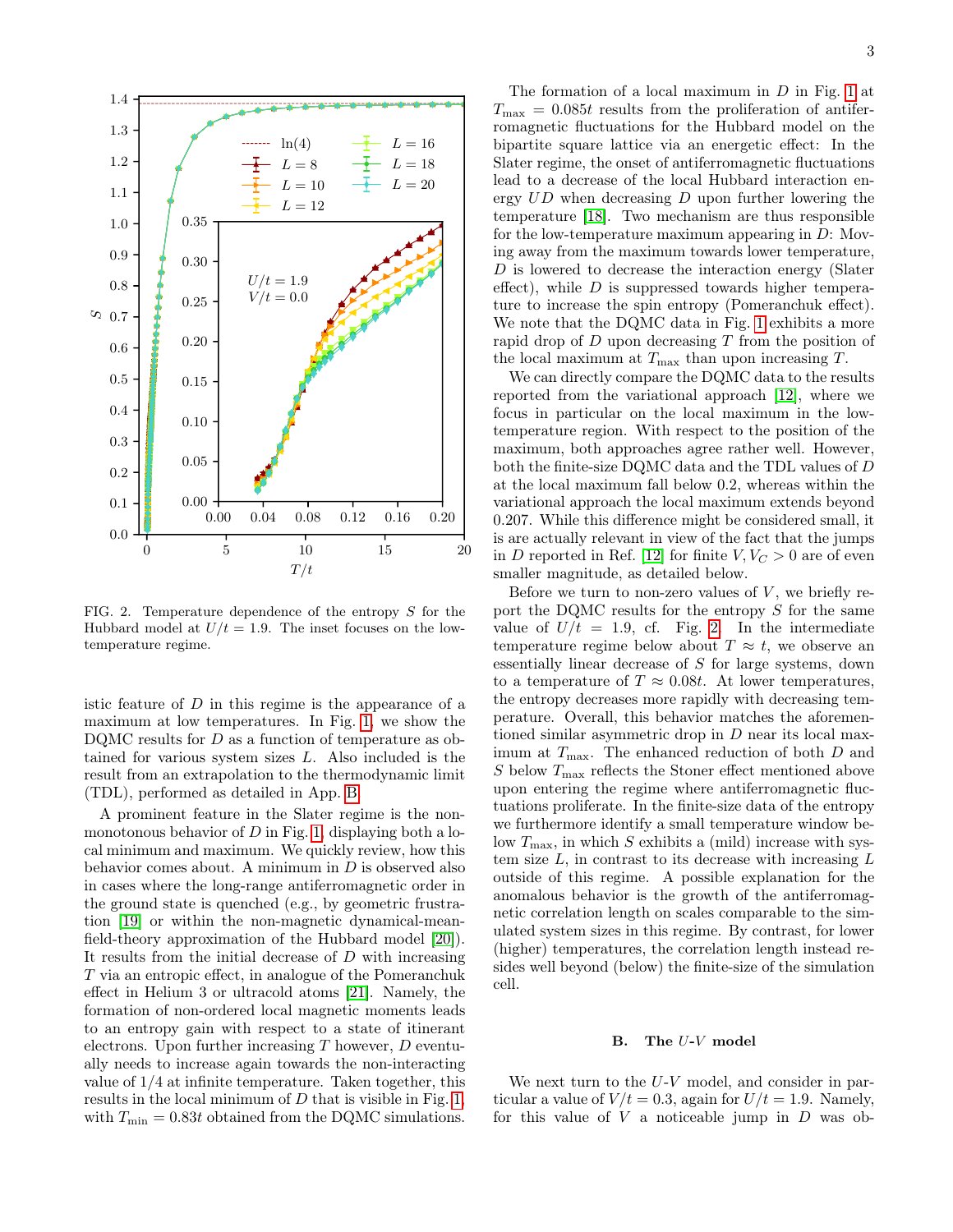



<span id="page-3-0"></span>FIG. 3. Temperature dependence of the double occupancy D for the U-V model at  $U/t = 1.9$ ,  $V/t = 0.3$ . The inset focuses on the low-temperature regime containing the local maximum.

served within the variational approach at a temperature of  $T \approx 0.085t$ , and was taken as indication of a first-order metal-insulator transition [\[12\]](#page-6-8). Performing the data analysis as in the previous section, we obtain the DQMC re-sults shown in Figs. [3](#page-3-0) and [4](#page-3-1) for D and S, respectively. For the purpose of a direct comparison, the QMC data for both  $D$  and  $S$  for the different models are also collected in Fig. [5.](#page-4-1) In agreement with general expectations and the results from the variational approach, we observe an increase of  $D$  for the case of finite  $V$  as compared to the  $V = 0$  case, corresponding to an overall decrease of the local correlations. Correspondingly, we also observe a mild enhancement of the entropy in the low-temperature region for finite  $V > 0$ , while otherwise S also shows a behavior similar to the one at  $V = 0$ . Besides the overall increase in the values of  $D$ , we observe no significant change in, e.g., the temperature of the maximum in D.

In contrast to the variational approach, the finite-size DQMC data does not exhibit any indication for the onset of a discontinuity in D near the local maximum. We do observe in the TDL extrapolation a somewhat steeper drop of D on the low-temperature side of the maximum than for  $V = 0$ , but no indication for a jump is obtained.

<span id="page-3-1"></span>FIG. 4. Temperature dependence of the entropy S for the U-V model at  $U/t = 1.9$ ,  $V/t = 0.3$ . The inset focuses on the low-temperature regime.

It was already noted in Ref. [\[12\]](#page-6-8) that the discontinuity obtained within the variational approach is of order  $3 \times 10^{-4}$  for  $V/t = 0.3$  and thus actually rather small. On the other hand, we noted already for the case  $V = 0$ , discussed in the previous section, that the values for D obtained in Ref. [\[12\]](#page-6-8) deviate from the DQMC results by much larger differences (of order  $7 \times 10^{-3}$ ). Moreover, the finite-size systems studied in Ref. [\[12\]](#page-6-8) for  $V = 0$  extend up to  $L = 12$ , i.e., well below the value of L up to 20 used here. Together, these observations suggest that the deviations seen between the DQMC data and the variational approach are due to the interpolation and approximation schemes that were employed in Ref. [\[12\]](#page-6-8). While we cannot exclude from our analysis, that an extremely weak discontinuity may eventually emerge (e.g., for values of  $V > U/4$ , i.e., outside the regime accessible to DQMC), the above direct comparison of the magnitude of the deviations obtained from the variational approach with the DQMC data for the case of  $V = 0$  indicates that the weak values of the reported discontinuity actually fall well within the error margins of the variational approach.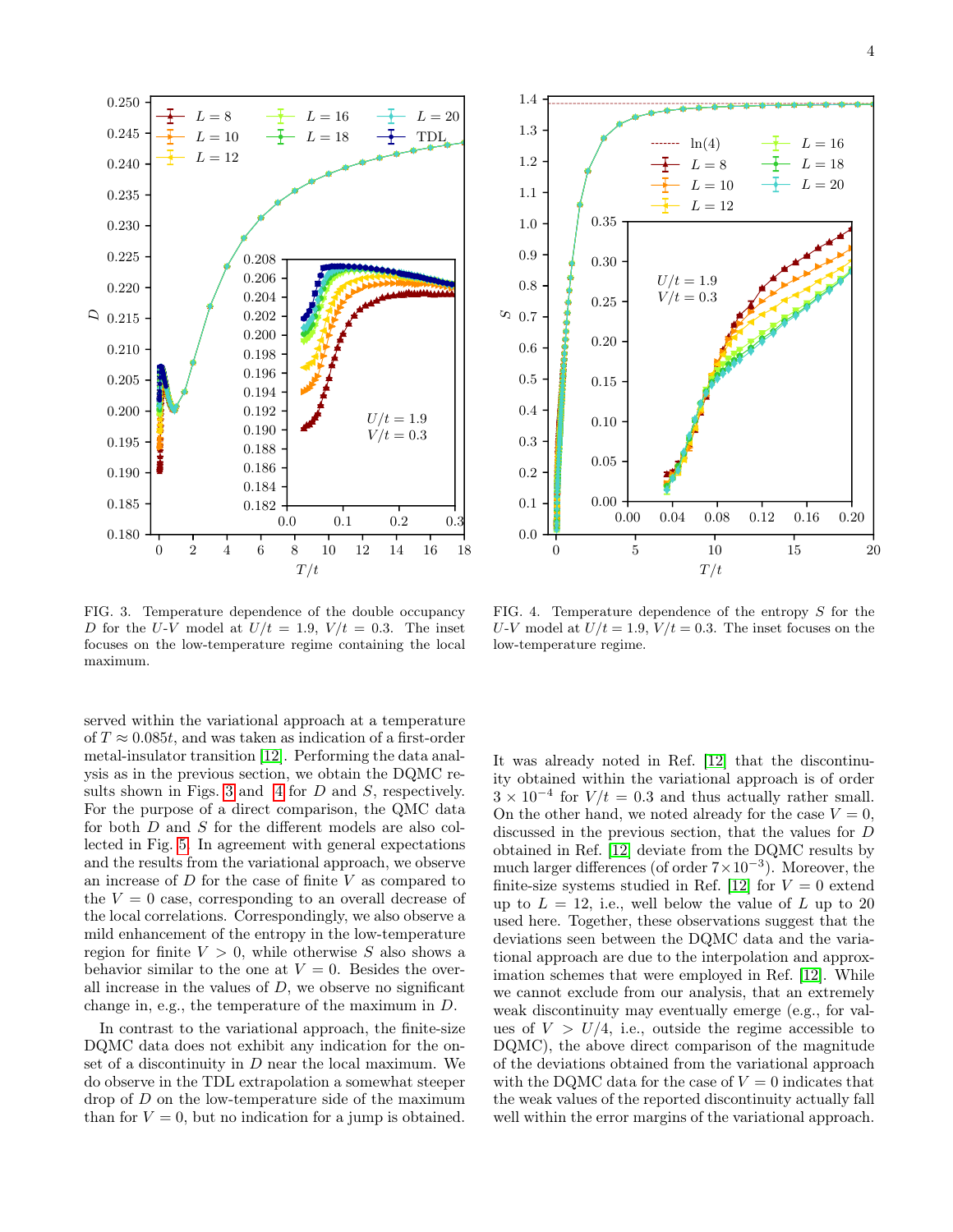

<span id="page-4-1"></span>FIG. 5. Temperature dependence of the TDL-extrapolated double occupancy D (left) and the entropy S for the  $L = 20$ systems (right) for the considered models. The inset in the right panel shows the difference  $S - S_0$  of the entropy for the models with extended interactions with respect to the entropy of the Hubbard model (denoted  $S_0$  here).

# C. The LRC-Hubbard model

For completeness, we also consider the case of LRC interactions. More specifically, we fix again  $U/t = 1.9$  and set  $V_C/t = 0.3$ , corresponding to the case where the variational approach yields a discontinuity in D of a similar magnitude than for the  $U-V$  model case. In Figs. [6](#page-4-2) and [7,](#page-5-2) we present our DQMC data for this case. See also Fig. [5](#page-4-1) for a comparison to the Hubbard and U-V model. For the LRC case, we again observe an overall enhancement of D and S with respect to Hubbard model. More specifically, the presence of the additional interactions beyond the nearest-neighbor terms leads to a weaker enhancement of  $D$  than for the  $U-V$  model, while the low-temperature enhancement of S over the Hubbard model case is larger for the LRC-Hubbard model than for the U-V model. On the other hand, also for the LRC-Hubbard case we do not obtain any indication for the presence or for the onset of a discontinuity in the DQMC data for D, in contrast to the variational approach [\[12\]](#page-6-8).

# <span id="page-4-0"></span>IV. CONCLUSIONS

In summary, we have examined the thermodynamic behavior of the double occupancy and the entropy of both the U-V and LRC extended Hubbard model, focusing on the low-temperature regime, for which a recent variational calculation reported the emergence of a weakly first-order MIT transition, as compared to the smooth crossover in the local Hubbard model limit [\[12\]](#page-6-8). In agreement with the variational calculations, we observe an overall enhancement of the double occupancy for the systems with extended interactions and we also



<span id="page-4-2"></span>FIG. 6. Temperature dependence of the double occupancy D for the LRC-Hubbard model at  $U/t = 1.9$ ,  $V_C/t = 0.3$ . The inset focuses on the low-temperature regime containing the local maximum.

identify an associated increase of the entropy within the low-temperature regime. However, both our finite-size data as well as carefully extrapolated TDL limit values do not provide us with any evidence for the presence or the onset of non-continuous behavior as reported from the variational approach. Furthermore, we observe deviations from the variational calculations already for the local Hubbard model case of an order of magnitude that is significantly larger than the size of the weak discontinuities reported in Ref. [\[12\]](#page-6-8). This indicates that the discontinuous behavior reported previously steams from inherent limitations from the variational calculations in combination with the interpolations employed in Ref. [\[12\]](#page-6-8). It would certainly be interesting to extend these investigations on the thermodynamic effects of extended interactions in systems of correlated electrons with even larger values of the extended interaction terms, beyond the limits of for sign-problem free DQMC simulations in future works, based on, e.g., tensor network or minimally entangled thermal typical state approaches.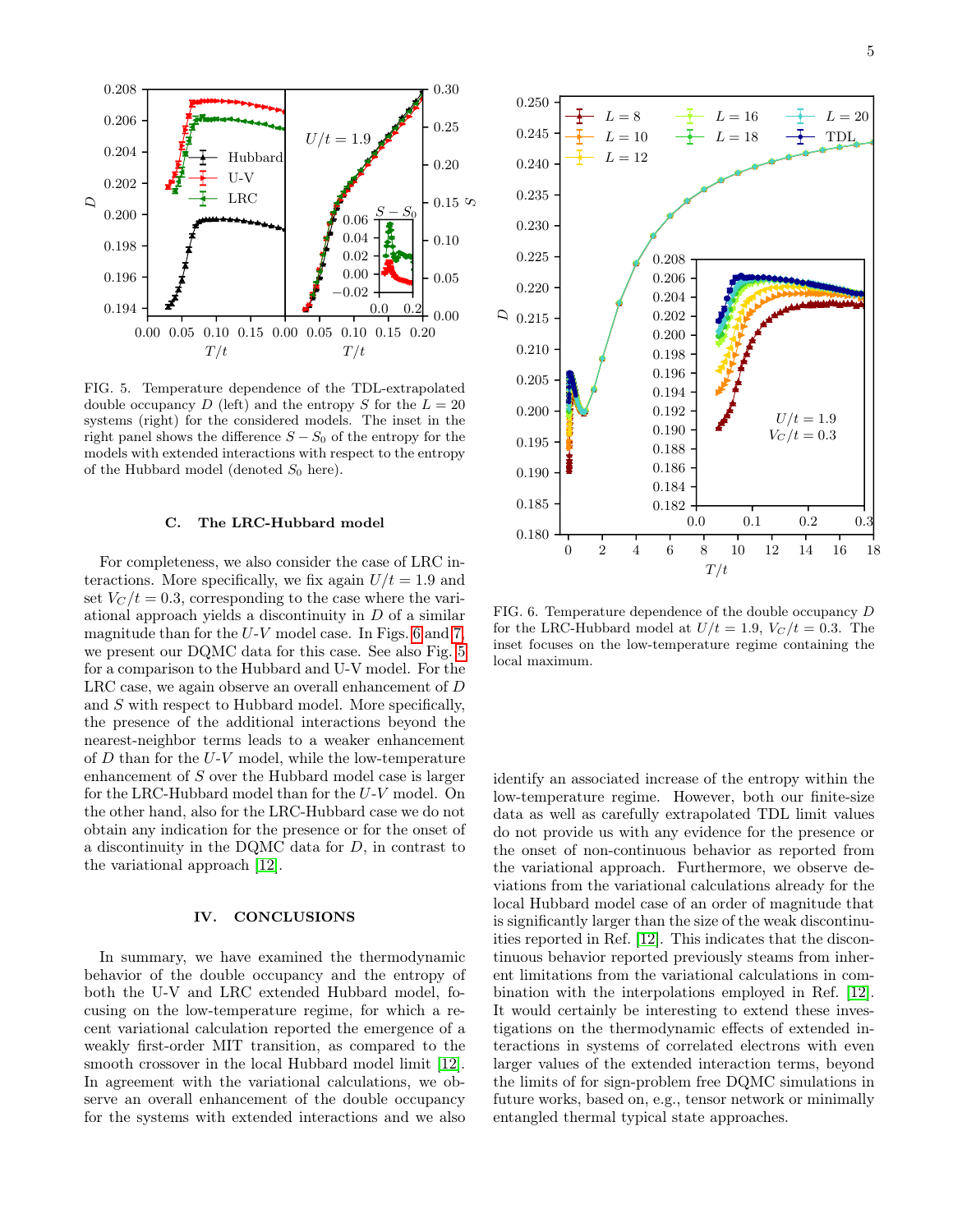

<span id="page-5-2"></span>FIG. 7. Temperature dependence of the entropy  $S$  for the LRC-Hubbard model at  $U/t = 1.9$ ,  $V_C/t = 0.3$ . The inset focuses on the low-temperature regime.

#### ACKNOWLEDGEMENTS

We acknowledge support by the Deutsche Forschungsgemeinschaft (DFG) through Grant No. WE/3649/4-2 of the FOR 1807 and through RTG 1995, and thank the IT Center at RWTH Aachen University and the JSC Jülich for access to computing time through the JARA Center for Simulation and Data Science.

#### <span id="page-5-0"></span>Appendix A: Trotter-discretization extrapolation

Based on to the hermiticity of the physical observables, the Trotter-error that arises in the discrete-time DQMC calculations due to the finite Trotter-discretization scales proportional to  $\Delta \tau^2$  in the asymptotic region [\[15\]](#page-6-11). This property allows us to systematically extrapolate the DQMC data to the  $\Delta \tau \rightarrow 0$  limit. This process is illustrated for representative data sets in Fig. [8](#page-5-3) (access to all the obtained finite- $\Delta \tau$  DQMC data is provided via an online repository [\[22\]](#page-6-19)).



<span id="page-5-3"></span>FIG. 8. Trotter-discretization extrapolation of the double occupancy D for the Hubbard model at  $U/t = 1.9, L = 20$ , for different values of the temperature T.



<span id="page-5-4"></span>FIG. 9. Finite-size extrapolation of the double occupancy D for the Hubbard model at  $U/t = 1.9$  for different values of the temperature T.

#### <span id="page-5-1"></span>Appendix B: Finite-size extrapolation

In order to extrapolate the finite-size DQMC data to the TDL, we need to account for the leading finite-size correction at low-temperatures in terms of a finite (correlation) length scale from thermal fluctuations. In particular, for the double occupancy, the TDL value  $D_{\text{TDL}}$ is obtained by fitting the finite-size data  $D$  (as obtained from performing the  $\Delta \tau \rightarrow 0$  extrapolation, cf. App. [A\)](#page-5-0) to the finite-size form  $D(L)-D_{\text{TDL}} \propto \exp(-L/\xi)$ , where  $\xi$  is a T-dependent parameter that quantifies the corresponding length scale. This procedure is illustrated for several representative data sets in Fig. [9](#page-5-4) (access to all the obtained finite- $\Delta \tau$ DQMC data is provided via an online repository [\[22\]](#page-6-19)).